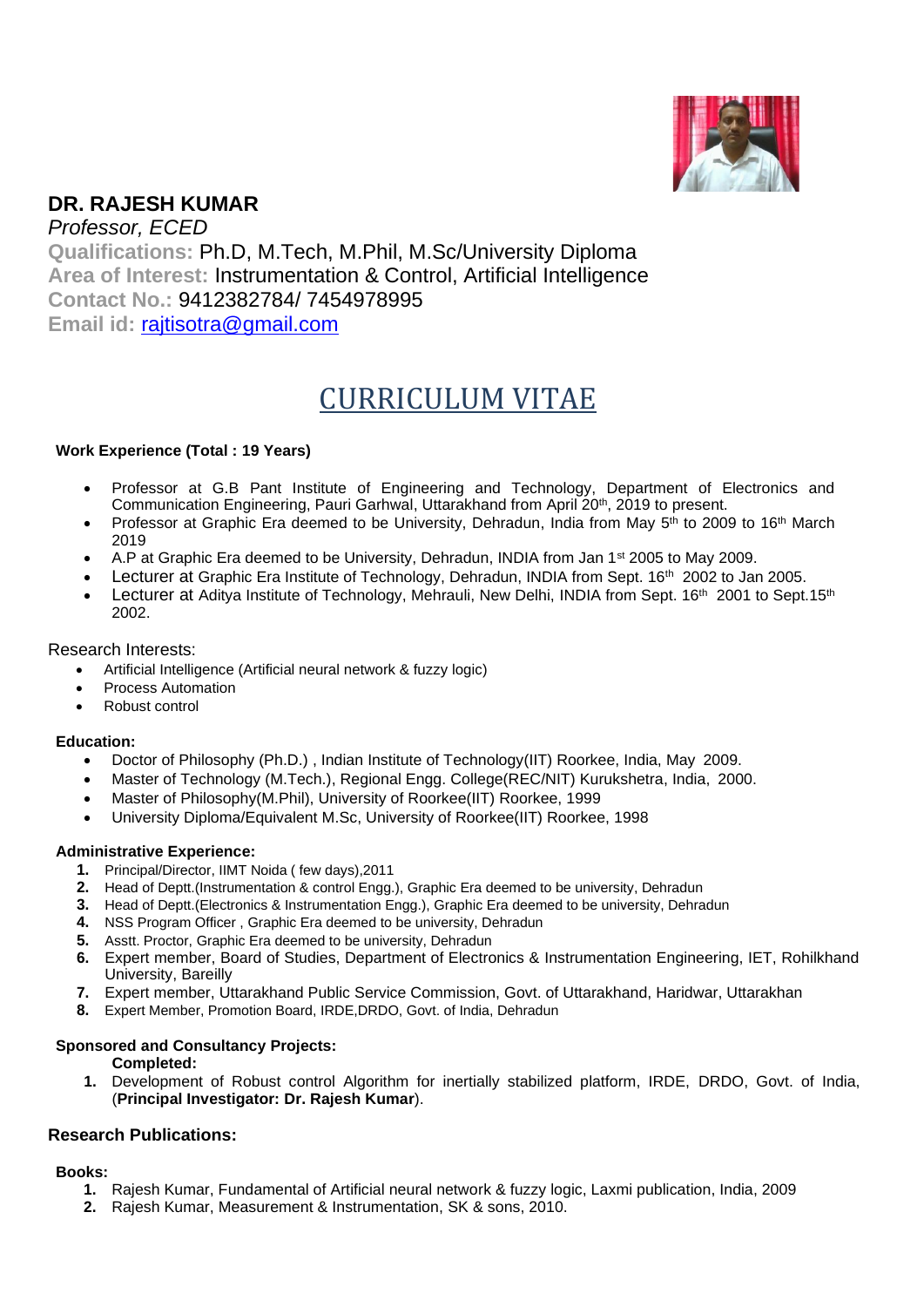# **Journal Papers:**

National Journal:

- **1.** Parvesh Saini, **Rajesh Kumar,** Design and analysis of Robust multivariable PI controller for paper machine headbox using PSO**,** Journal of Graphic Era University,vol-x,pp-xx-xxx,2019, ISSN: 0975-1416 (Print) | 2456- 4281 (Online)
- **2.** Parvesh Saini, **Rajesh Kumar**, Design of IMC based PI controller for Paper Machine Headbox, Journal of Graphic Era University, Vol.7,issue 1, 71-82, March 2019, ISSN: 0975-1416 (Print) | 2456-4281 (Online).
- **3.** Anita Singh , **Dr. Rajesh Kumar**, Dr. R.P.Tripathi, Review of developed object detection techniques for auto detection system, Journal of Graphic Era university, vol-6,issue-2,pp 231-37, 2018, ISSN 0975-1416(print).
- **4.** Anita Singh , **Dr.Rajesh Kumar**, Dr. R.P.Tripathi ,"Proposed Design Of Futurstic Mobile Anti-Terrorist Security System", Journal of Institution Engineers, **SPRINGER, 2016.**
- **5.** Kumar Rajesh, Juneja Pradeep, Ray A.K, "Development of strategy of wet end retention control through simulation of classical PID and artificial neural network models, IPPTA Journal, Vol.23, no.2, April-June, 2011, pp-179-186. (**ISSN**: 03795462), **Scopus indexed.**
- **6.** Kumar Rajesh, A.K.Ray, " Artificial neural network for solving paper industry problem-A Review", Journal of Scientific & Industrial Research*,* vol.65,pp565-573,July 2006(ISSN:0022-4456). Impact Factor: 0.514(JCR 2010), **SCI Indexed**
- **7.** Kumar Rajesh**,** A.K.Ray, & S.Mukherjee **"** Artificial neural network modeling and control for pressurized headbox of paper Machine, IPPTA Journal, vol.22, no.2, April-june,2010., **Scopus indexed.**
- **8.** Pradeep Juneja, A. Dhote, R. Kumar, Control of brown stock washing process in a paper mill using ANN Strategy, IPPTA Journal, Jan 2010**.,Scopus indexed,** (**ISSN**: 03795462)
- **9.** Kumar Rajesh**,** A.K.Ray, & S.Mukherjee " Advances in design of control system for paper Machine Headbox, IPPTA Journal, vol.21,no.4, Oct .Dec,2009, pp-171-174., (**ISSN**: 03795462)

# **International Journal:**

- **10.** Saurabh Rawat, Rajesh Kumar, "A Contemporary Approach to Component-Based Software Testing**",** International Journal of Computer Technology & Applications, Vol 8(3),334-337, ISSN:2229-6093 ,PP 334- 337,May-june 2017, **UGC approved, Googal scholar. Peer reviewed.**
- **11.** Saurabh Rawat, Rajesh Kumar, 'O' Model for Component-Based Software Development Process, *International Journal of Computational Engineering Research (IJCER) , Volume, 06,| Issue, 12, December2016, ISSN (e): 2250 – 3005,pp 28-31. Googal scholar*
- **12.** Parvesh Saini, Rajesh Kumar, " Brief Review & Mathematical modeling of air cushioned pressurized paper machine Headbox", International Journal of Engg. & Technology, 7(3.4) 2018, 57-65. **(Scopus indexed).**
- **13.** Parvesh Saini, **Rajesh Kumar,** Stability analysis of paper machine headbox using a new PI(D) tuning technique, **International Journal of Engineering & Technology,** 7 (2.6) (2018) 39-45, **(Scopus indexed).**
- **14.** Parvesh Saini, **Rajesh Kumar**, Nalini Rajput, "Temperature Control Techniques for Continuous Stirred Tank Reactor (CSTR) – Review", Engineering and Automation Problems, No. 1, pp. 106 – 111, 2017.
- **15. Pravesh saini, Preeti, Rajesh Kumar, "**Control of the paper making subsystem: A brief Review", International Journal of control theory & application, vol.no.10, issue no.18(2017), pp 199-204**. (SCOPUS Indexed, Listed in UGC).**
- **16.** Parvesh Saini, **Rajesh Kumar**, Nalini Rajput "Cascade PID Control of a Nonlinear Chemical Process" NONLINEAR STUDIES, Vol. 23, No. 4, pp. 561-568, 2016, **Scopus indexed**
- **17.** Rajesh Kumar, Saurabh Rawat**,** Cubical representation and minimization through cubical technique A tabular Approach, International Journal of applied Engg. Research, ISSN 0973-4562, vol 11, no. 7, pp 4822-4829, 2016, **scopus indexed.**
- **18.** Minisha Moudgil, Rajesh Kumar, "Design of robust controller for multivariable paper making approach flow system", International Journal of Electrical and Electronics Engineers ISSN- 2321-2055 ,IJEEE, Volume 07, Issue 01, Jan- June 2015.
- **19.** Rajesh Kumar, Sanjeev Kumar, Performance Analysis of Robust Controllers for Inertially Stabilized Platform**",** International Journal of Applied Engineering Research ISSN 0973-4562 Volume 10, Number 14 (2015) pp 33924-33928**, Scopus indexed.**
- **20.** Anita Singh, **Rajesh Kumar,** R. P. Tripathi ,S.P. Gaba & J. P. Singh**,**  [Modeling & Simulation For Transformation Matrix, Rotation Matrix & Remaining Energy,](http://www.ripublication.com/ijaer10/ijaerv10n10_206.pdf) **International Journal of Applied Engineering Research (IJAER)** Volume10,Number10,(2015) ,pp.27101-27110, , Print ISSN 0973- 4562,Online ISSN 1087—1090, **Scopus indexed**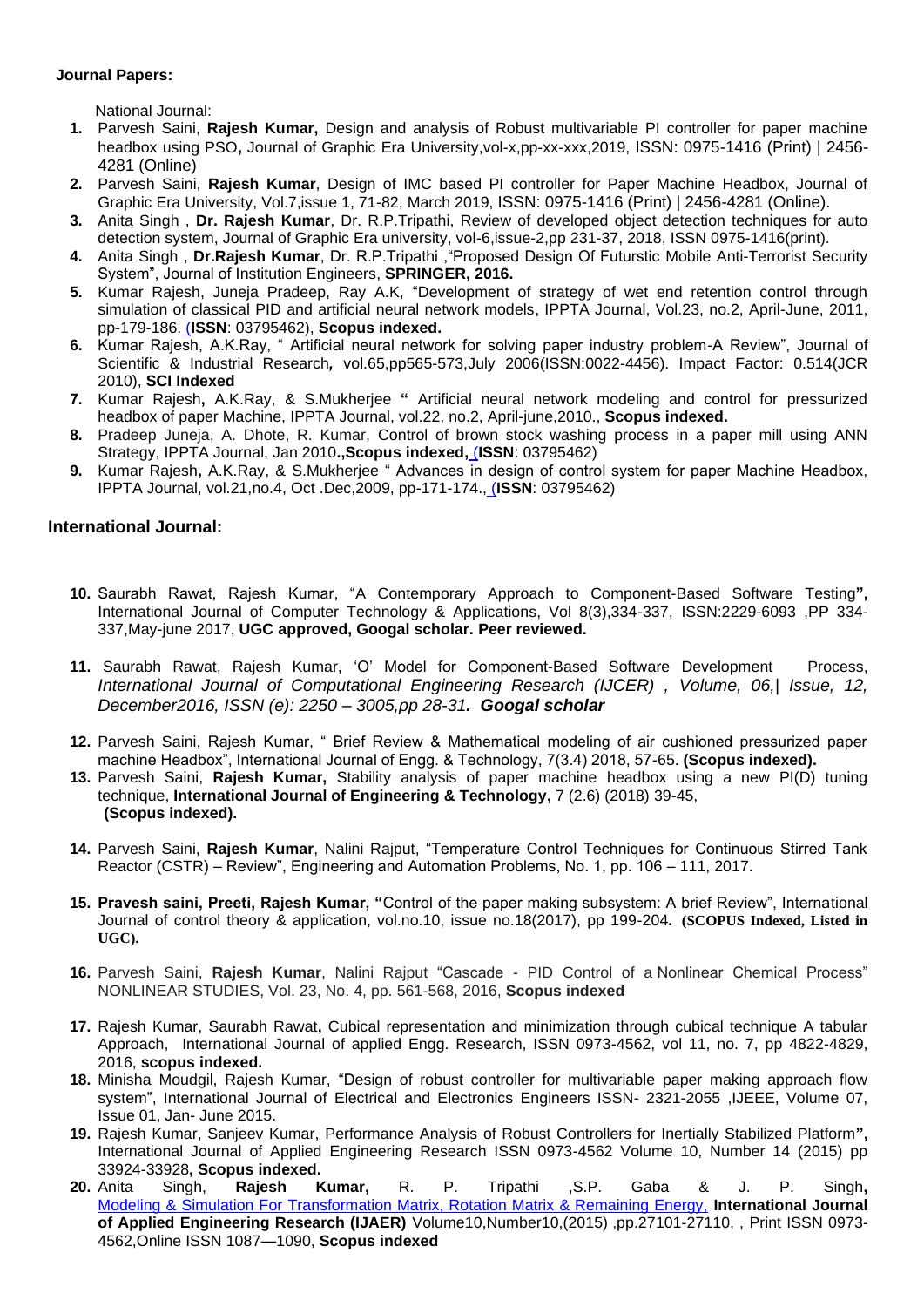- **21.** Debika Thakuria, Daisy Sharma, **Rajesh Kumar,** Continuous System Simulation and Neural Network Modeling, **International Advanced Research Journal in Science, Engineering and Technology,** Vol. 2, Issue 4, April 2015.Googal scholar indexed, IF: 1.918, ISSN (Online) 2393-8021 ISSN (Print) 2394-1588.
- **22.** Daisy Sharma, Debika Thakuria, **Rajesh Kumar**, " Various Tuning Methods for the Control of pH in Head box of a Paper Machine" SSRG International Journal of Electrical and Electronics Engineering (SSRG-IJEEE) – volume 2 Issue 5 May 2015 ISSN: 2348-8379.
- **23.** Puneet Dhaka, Rajesh Kumar, "Design & Development of Robust Control for Paper Making Headbox System" ,International Journal of Enhanced Research in Science Technology & Engineering, ISSN: 2319-7463 Vol. 3 Issue 5, May-2014, pp: (432-438), Impact Factor: 1.252, Available online at: www.erpublications.com Page | 432
- **24.** Kumar Rajesh, Mandeep guleria, "Robust control of non linear parameters of Paper machine Headbox", International journal of application or innovation in engg. & management(IJAIEM), vol.2,issue 6, June 2013, pp.259-264(ISSN 2319-4847) ISRA Journal Impact Factor: 2.379, **Google Scholar indexed.**
- **25.** Garima Nautiyal, **Rajesh Kumar,** "Spectrum sensing in cognitive Radio using Matlab" International Journal of engg. & advanced Technology,vol-2,issue-5,June 2013,pp 529-532.(ISSN 2249-8958), Impact factor: 1.0, **Google Scholar indexed**
- **26.** Sweta Goyal, **Rajesh Kumar**, ANN control of Paper Drying Process, International journal of application or innovation in engg. & management(IJAIEM), vol.2,issue 7, June 2013, pp.100-107(ISSN 2319-4847), **Google Scholar indexed**
- **27.** Om Prakash Verma, Rajesh Kumar, "Intelligent Temperature controller for Water bath System", World Academy of science, engg & Technology, International Journal of Computer Science & Engg., Vol.6, No.9, 2012, pp 1232- 1238(EISSN: 2010-3778), **Scopus indexed**
- **28.** Navita Sajwan, Rajesh Kumar "Artificial Neural Network Modeling For Tensile Strength of Paper in Paper Manufacturing Process" International Journal of Information Technology and Knowledge Management July-December 2011, Volume 4, No. 2, pp. 409-412.
- **29.** Navita Sajwan, Rajesh Kumar "Designing Aspects of Artificial Neural Network Controller" International Journal of Scientific & Engineering Research Volume 2, Issue 4, April-2011.(ISSN 2229-5518), **Google Scholar indexed.**
- **30.** Kumar Rajesh**,** A.K.Ray, & S.Mukherjee "Artificial neural network modeling and control of Retention process in the wet end", International journal of Information technology & knowledge management, *July-December 2010, Volume 2, No. 2, pp. 259-264*. (*ISSN: 0973-4414,* **Scopus indexed**
- **31.** Kumar Rajesh, A.K.Ray, & S.Mukherjee, "Using a neural network system for basis weight control", IETECH (International Engg. & Technology) Journal of advanced computations, vol-1,pp 74-78,2007. .(ISSN:0973-087X)

# **International Conferences:**

- **32.** Parvesh saini, Rajesh Kumar, Pradeep juneja, Worst case sensitivity analysis of controllers for stock consistency of paper machine subsystem, ICACCM2020, International conference on computing, communication & materials, Aug 21-22<sup>nd</sup> 2020, Tula's Institute Dehradun, Scopus.
- **33.** Rajesh Kumar, Artificial neural network modeling & Control of paper machine headbox parameters, accepted & presented in International conference on Smart machine Intelligence & Real time computing(SMARTCOM-2020), 26-27th June 2020.**(Scopus indexed).**
- **34.** Rajesh Kumar, Development of Robust control Algorithm for inertially stabilized platform, accepted & presented in International conference on Smart machine Intelligence & Real time computing(SMARTCOM-2020), 26-27<sup>th</sup> June 2020.**(Scopus indexed).**
- **35.** Parvesh saini, Rajesh Kumar, Pradeep juneja, Sensitivity analysis of stock consistency models for paper machine headbox using Particle Swarm Optimization based controller, accepted & presented in International conference on Smart machine Intelligence & Real time computing(SMARTCOM-2020), 26-27<sup>th</sup> June 2020.**(Scopus indexed).**
- **36.** Parvesh Saini, Rajesh Kumar, Pradeep Juneja, Deepak, Robustness analysis of decoupled PID controller for paper machine headbox, International conference on Power Electronics & IOT applications in Renewable energy & its control(PARC), 28-29Feb 2020, Mathura,UP **DOI:** [10.1109/PARC49193.2020.236664](https://doi.org/10.1109/PARC49193.2020.236664),IEEE conf.
- **37.** Parvesh Saini, Rajesh Kumar and Pradeep Juneja, Design of PI controller for consistency of stock in paper machine headbox using Particle Swarm Optimisation (PSO), International Conference on Innovative Sustainable Computational Technologies (CISCT-2019), 11-12 October 2019, Graphic Era Deemed to be University, Dehradun, India
- **38.** Parvesh saini, **Rajesh Kumar,** Decoupling control of headbox using particle swarm optimization algorithm. 2nd international conference on intelligent communication and computational techniques, IEEE, Jaipur Rajsthan, 28- 29 sept, 2019.
- **39.** Parvesh saini, **Rajesh Kumar,** Design of PID controller for paper making Headbox using particle swarm optimization, IEEE, 4th International conference on Internet of things: smart innovation and usages,18-19 April, Ghaziabad, UP, **IEEE** *Xplore***:** 29 July 2019,**DOI:** [10.1109/IoT-SIU.2019.8777500](https://doi.org/10.1109/IoT-SIU.2019.8777500), **Scopus.**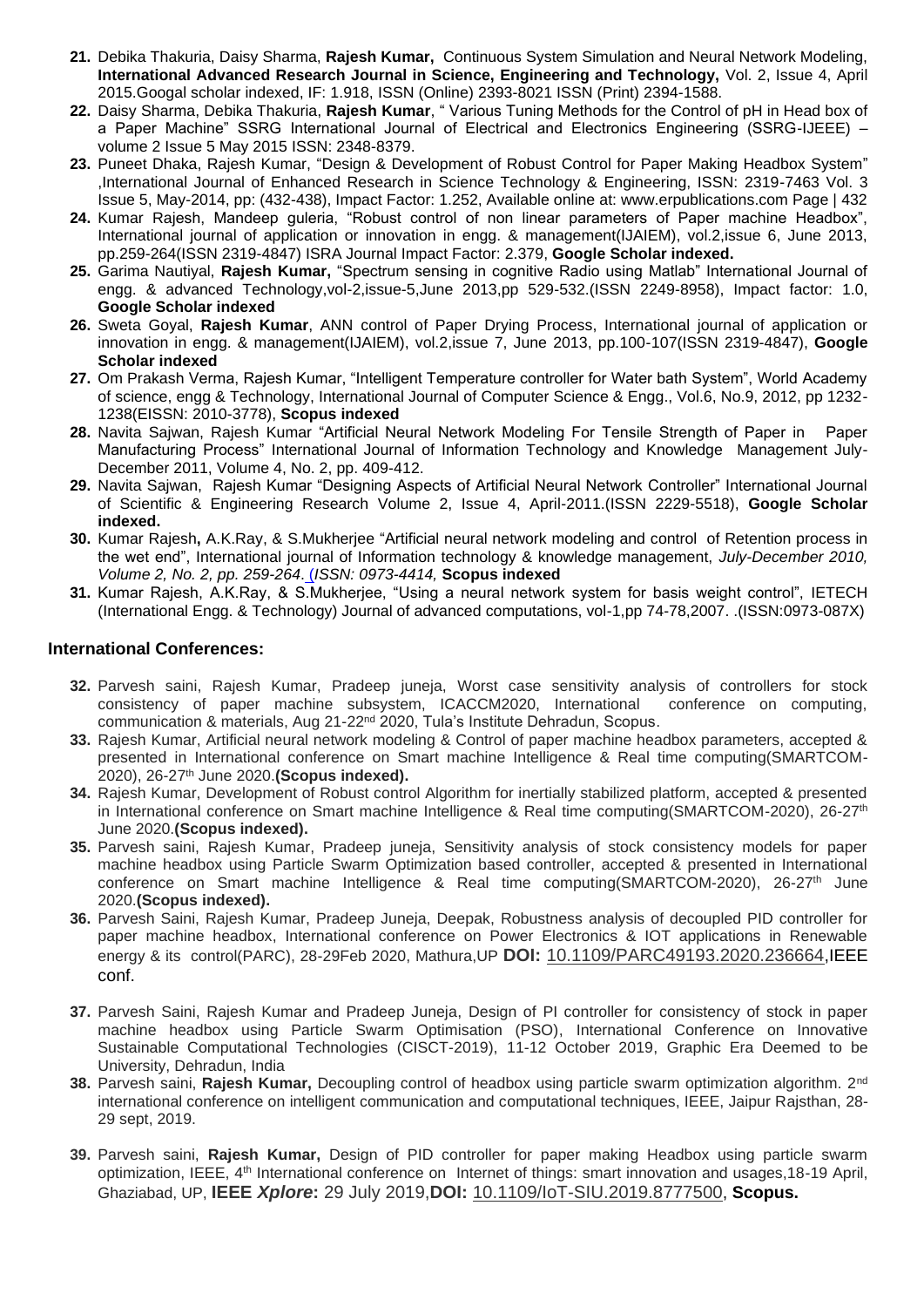- **40.** Parvesh saini, **Rajesh Kumar**, A Novel PID Controller Design Technique for a MIMO Process, INDIACOM-2018, 12TH INDIACOM – 2017, 5TH International Conference on Computing for Sustainable Global Development, 14-16, March 2018, Delhi (India).
- **41.** Parvesh saini, **Rajesh Kumar** ,Comparative Analysis of PID Tuning Techniques for MIMO system, INDIACOM-2018, 12TH INDIACOM – 2017, 5TH International Conference on Computing for Sustainable Global Development, 14-16, March 2018, Delhi (India).
- **42.** Parvesh saini, **Rajesh Kumar,** Neeraj Singh, Ashutosh Dixit, "Comparative Analysis of PID tuning techniques for Paper Machine Headbox", 1st International Conference on 'Recent Innovations in Electrical, Electronics and Communication Systems (RIEECS - 2017), 28 - 29 October 2017, Dehradun.
- **43.** Parvesh Saini, **Rajesh Kumar**, Ishfaq Ahmed, Rahul Bisht, "Design of Controller and Stability Analysis of Paper Machine Headbox using Bode's Integral Method", 1st International Conference on 'Recent Innovations in Electrical, Electronics and Communication Systems (RIEECS - 2017), 28 - 29 October 2017, Dehradun .
- **44.** Anita Singh, **Dr. Rajesh Kumar**, Dr. Rakesh Prakash "Study and Analysis of Different kind of Data Samples of Vehicles for Classification by Bag of Feature Technique" 2nd International conference on Soft Computing: Theories and Applications 2017 (SoCTA2017), Bundelkhand university, Jhasi, 22-24 Dec. 2017.(**Scopus indexed, ASIC series of springer**).
- **45.** Nalini Rajput, Parvesh Saini, **Rajesh Kumar**, Preeti Verma, "H- Infinity based Robust Temperature Control Method of a Non-linear Chemical Process", 11TH INDIACOM – 2017, 4TH International Conference on Computing for Sustainable Global Development, 1ST – 3RD, March 2017, Delhi (India).
- **46.** Singh Anita, Kumar Rajesh, Thriphti Dr. Rakesh Prakash, "Comparative Study and Analysis of Edge Detection Algorthims and Texture Analysis for Thermal and Digital imaging",
- **47.** Shahsi singh, Rajeev Marathe, **Rajesh Kumar**, " Sliding Mode Control based line-of-sight(LOS) stabilization of Electro-Optical sighting System", Ist IEEE International conference on Power Electronics, Intelligent control, & energy System(ICPEICES), 4-6 July 2016, pp1-6., **Scopus indexed**
- **48.** Parvesh Saini, **Rajesh Kumar**, Priyanka Sharma and Nalini Rajput, "Design and Comparative Analysis of Controllers for Continuous Stirred Tank Reactor (CSTR)" Proceeding of International Conference on Intelligent Communication, Control and Devices, Advances in Intelligent Systems and Computing 479, pp. 351 – 365, 2016. (DOI 10.1007/978-981-10-1708-7\_41), **Scopus indexed**
- **49.** Parvesh Saini, **Rajesh Kumar**, Nalini Rajput, "Temperature Control Techniques for Continuous Stirred Tank Reactor (CSTR) – Review", 2nd International Conference on Mathematical Techniques in Engineering Applications (ICMTEA2016), Dehradun 2016, April 2016.
- **50.** Parvesh Saini, Rajesh Kumar, " Design & comparative analysis of controllers for CSTR", International conference on intelligent comm.., control & devices(ICICCD-2016),, 2-3 April, 2016, **Springer ASIC series**, **Scopus indexed**
- **51.** Anita Singh , Dr.Rajesh Kumar, Dr. R.P.Tripathi & Uttkarsh Arya ,"Vehicle Target Area and Tyre Detection Image Processing Technique, **6th IEEE Internationa**l Advance Computing Conference(IACC) ,27-28 Feb 2016,**IEEE** DOI10.1109/IACC.2016.74., **Scopus indexed**
- **52.** Minisha Moudgil, Rajesh Kumar**, "Design of robust controller for multivariable paper making approach flow system",** International conference, ICEMIT, 21-23 Feb, 2015, IET, MJP Rohilkhand University.
- **53.** Anita Singh, Dr. Rajesh Kumar, Dr. R. P. Tripathi ,**Design & Development of a Simulation System for Ballistic Missile, IEEE** international conference on Electrical, Computer and communication technologies, 5-7 March 2015, SVS engg. College, Coimbatore, Tamilnadu,Pages: 1 - 4, DOI: [10.1109/ICECCT.2015.7225938](http://dx.doi.org/10.1109/ICECCT.2015.7225938) *The proceedings of ICECCT 2015 will be archived in IEEE Xplore.,* **Scopus indexed**
- **54.** Minisha Moudgil, Rajesh Kumar, " Multivariable robust control of an approach flow system" International conference on industrial Instrumentation & Control(ICIC-2015) Year: 2015, Page(s):228 - 231, *The proceedings of ICIC-2015 will be archived in IEEE Xplore.,* **Scopus indexed**
- **55.** Minisha Moudgil, Rajesh Kumar, Multiple-input Multiple-output Paper Machine System Control Using Fuzzy-PID Tuned Controller, Proceedings of 5<sup>th</sup> International conference on soft computing for problem solving, IIT Roorkee, Saharnpur campus, Dec 18-20 Dec. 2015, **published by Springer,** pp 145-155, 2016., **Scopus indexed**
- **56.** Minisha Moudgil, Rajesh Kumar, Improved wet end stability of paper machine using Robust controller Accepted in IEEE conference in Kolkata.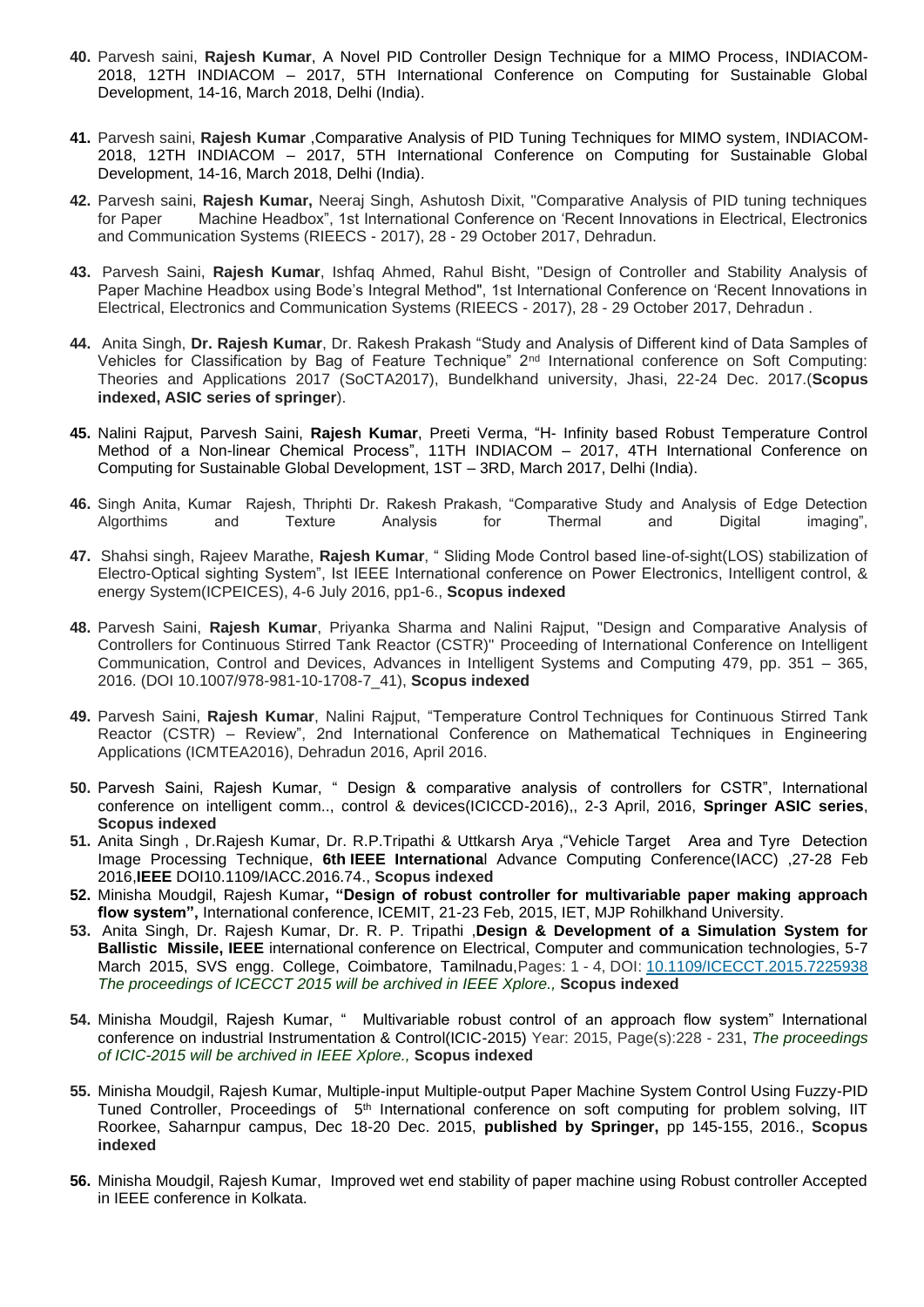- **57.** Daisy Sharma, Rajesh Kumar, "Fuzzy tunned proportional integral derivatives control of paper machine headbox", IEEE conference ,Jamia milia University,2015, IEEE conference(INDICON),17-20 Dec2015,pp1- 4,DOI: [10.1109/INDICON.2015.7443647](http://dx.doi.org/10.1109/INDICON.2015.7443647), **Scopus indexed**
- **58.** Kumar Rajesh, A.K.Ray, S.Mukerjee "**Design of Artificial neural network controller for fine flow head box control in paper mill",** International conference on Intelligent systems and Networks(IISN-2007), Computational intelligence laboratory &MAIMT, Jagadhari, Haryana, pp. 348-452. Feb. 23-25, 2007.
- **59.** Kumar Rajesh, A.K.Ray**,** S.Mukherjee **" Evaluation of performances of artificial neural network taxonomy for paper machine head box controller design",** International conference on Recent Advances and applications of computer in Electrical Engineering, Engg. College Bikaner, Rajasthan, March 24-25,2007.
- **60.** Kumar Rajesh, A.K.Ray**,** S. Mukherjee**" Design of artificial neural network controller for consistency control in paper machine headbox",** International conference on Recent Advances and applications of computer in Electrical Engineering, Engg. College Bikaner, Rajasthan, March 24-25,2007.
- **61.** Kumar Rajesh, A.K.Ray**,** S. Mukherjee **" Artificial neural network modeling of the paper machine",**  International conference on Recent Advances and applications of computer in Electrical Engineering, Engg. College Bikaner, Rajasthan, March 24-25,2007.
- **62.** Kumar Rajesh**,** A.K.Ray,S.Mukherjee, "**Back-propagation neural network for solving paper Industry problems",** International Conference on Computer applications in Electrical Engg Recent Advance, (CERA-2005). I.I.T.Roorkee., pp.338-342, Sept.29 to 1<sup>st</sup> Oct 2005.

# **National Conferences:**

- **63.** Anjana kothari, Rajesh Kumar, **Fuzzy controller design for inertially stabilised platform,** National Conference on Future Aspects of Artificial intelligence in Industrial Automation (NCFAAIIA 2012) Proceedings published by International Journal of Computer Applications® (IJCA), pp-5-10, 19-20<sup>th</sup> May 2012.
- **64.** Rajesh Kumar, A.K.Ray, **Design of level control loop for bleach plant using Freelance-2000 controller,** Conference: AICHE annual meeting 2010,IIT Roorkee
- **65.** Kumar Rajesh , Navita sajwan, **Designing aspects of artificial neural network controller,** National seminar on emerging trends in Industrial Automation & Soft Sensor, 4-5<sup>th</sup> Sept.2010, Graphic Era University, Dehradun.
- **66.** Rajesh Kumar, pradeep juneja, Afzal sikandar, "Stabilizing integral plants with time delay using PID controller", National seminar on emerging trends in Industrial Automation & Soft Sensor, 4-5<sup>th</sup> Sept.2010, Graphic Era University, Dehradun, pp63-65.
- **67.** Kumar Rajesh, Rupali bhandari, Anamika Bhatia, **Level control using fuzzy logic controller,** National conference, 22,23Jan 2009, MIT Moradabad.
- **68.** Kumar Rajesh, A.K.Ray, S. Mukherjee, **Modeling and control for pH of stock using artificial neural network,** National conference on AchemE, Thapar University,Patiala, Feb.24,25, 2009.
- **69.** Rajesh kumar, Yogesh Kumar, Pankaj Aswal, **Optimization control & planning of self managing management system,** National conference on AchemE, Thapar University,Patiala, Feb.24,25, 2009.
- **70.** Kumar Rajesh, A.K.Ray "**Comparison between different artificial neural network controllers for water bath temperature control",** National conference on Advances in chemical engg. & Tech. Sant Longowal Institute of Engg. and Technology, Sangrur, Punjab, March 26-27, 2007.
- **71.** Kumar Rajesh, A.K.Ray**,** S. Mukherjee **"Paper machine head box control using different artificial neural network taxonomy",** National conference on Grand chellenge in electrical engg, Rayat Institute of Technology & Information Technology, Railmajra, Ropar,Punjab. April 28-29 2007.
- **72.** Kumar Rajesh**,** A.K.Ray, & S.Mukherjee **"Application of Artificial neural network (ANN) based control System in the paper industry: A Review**", National conference on Frontiers In applied and computational mathematics (FACM-2005), Thaper Institute of Engg. & Technology, Patiala, pp 199,March 4-5 2005.
- **73.** Kumar Rajesh**,** A.K.Ray,S.Mukherjee, "**ANN based soft computing technique for simulating Paper industry problems"**, All India seminar on emerging trends in mechanical Engg., National Institute of Technology Kurukshetra, pp 547, March 29- 30,2005.
- **74.** Kumar Rajesh**,** A.K.Ray, S.Mukherjee**, "Application of Fuzzy logic control system in Pulp and Paper Industry",** National workshop on Leveraging IT and process automation in pulp and paper industry. (IPPTA)., Cochin, Kerla, pp.1 21st &22nd of Oct.. 2005.
- **75.** A. Gupta, R.U. Khan, V.K. Singh, M. Tanveer, D. Kumar, A. Chakraborti, and R.B. Pachori, A novel approach for classification of mental tasks using multiview ensemble learning (MEL), *Neurocomputing*, In press, 2020.

| <b>S.N.</b> | <b>Programme</b>                           | <b>Duration</b>                    | <b>Organised by</b>       |
|-------------|--------------------------------------------|------------------------------------|---------------------------|
| $1_{\cdot}$ | Faculty Development programme on Virtual   | $1st$ to 6 <sup>th</sup> July 2019 | UTU, Tula's<br>Institute, |
|             | Instrumentation and signal analysis using  |                                    | Dehradun                  |
|             | Labview                                    |                                    |                           |
| 2.          | One week short term course on "FPGA and    | 10-14 <sup>th</sup> Oct. 2019      | ECE, GBPIET Ghurdauri     |
|             | Mentor Graphics Tools"                     |                                    |                           |
| 3.          | TEQIP short term course on Emerging        | 11-15 Nov. 2019                    | CED, GBPIET, Ghurdauri    |
|             | technologies and soft computing techniques |                                    |                           |
|             | combating climate change<br>for<br>and     |                                    |                           |
|             | sustainable development                    |                                    |                           |
|             | TEQIP sponsored one week workshop on       | 25-29th Nov, 2019                  | ECE, GBPIET, Ghurdauri    |

#### **Short-Term Courses and Conference Organized/Attended: During 2019-20**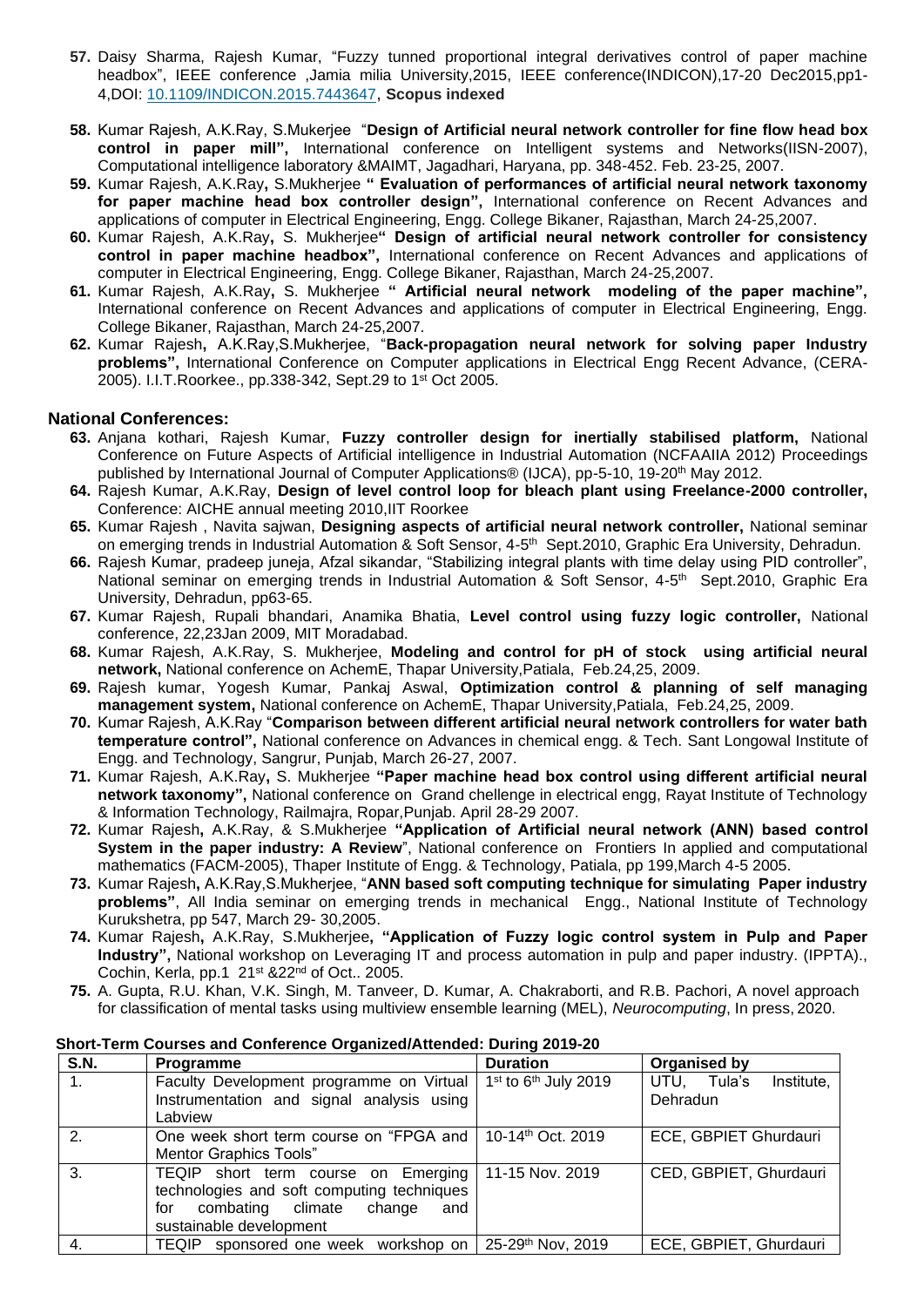|                | Fabrication<br>&<br>Design,<br>Antenna:<br><b>Measurement Techniques</b>    |                                     |                        |
|----------------|-----------------------------------------------------------------------------|-------------------------------------|------------------------|
|                |                                                                             |                                     |                        |
| 5.             | One day TEQIP workshop on Review of<br>available SWAYAM/NPTEL/MOOCS courses | 14th Dec, 2019                      | EED, GBPIET, Ghurdauri |
|                | in Electrical Engg.                                                         |                                     |                        |
| 6.             | One day TEQIP workshop on Review of<br>available SWAYAM/NPTEL/MOOCS courses | 24th Dec, 2019                      | EED, GBPIET, Ghurdauri |
|                | in Electrical Engg.                                                         |                                     |                        |
| 7 <sub>1</sub> | Development<br>Faculty<br>programme<br>on                                   | $20th$ to 24 <sup>th</sup> Jan 2020 | UTU, DBIT, Dehradun    |
|                | Designing & simulation using Solidworks                                     |                                     |                        |
| -8.            | Uttarakhand Educator's Summit 2019                                          | 10th Dec. 2019                      | Uttarakhand Govt.      |

# **Subjects Taught:**

**1.** Digital electronics, Power plant Instrumentation, Intelligent Instrumentation, Control system, Soft computing techniques, VLSI technology, Measurement & Instrumentation, EMMI, Artificial neural network & fuzzy logic, Transducers, Microprocessors, Advanced process control, Adaptive control, Process control, Electrical measurement & measuring Instrument

# **Ph. D. Thesis Supervision:**

# **Completed:**

- **1.** Anita singh, Modeling, simulation and analysis of Automated target detection & shooting objects, July 28<sup>th</sup> 2018.
- **2.** Parvesh Saini, Intelligent Robust control of paper making sub system under parametric uncertainties, July 28th 2020

## **In Progress:**

- **1.** Sanjeev Gaba,
- **2.** Yogesh Kumar

# **M. Tech. Thesis Supervision:**

Completed: 15

# **Awards & Honors:**

• University colour Award in Athletics, University of Roorkee(IIT Roorkee), 1999

# **Professional Activities:**

Professional Affiliation:

**1.** ISTE

# **Key Note Speaker:** During 2020 only

| S.  | Title of Lecture/  | Title<br>οt            | Date(s)<br>0f            | Organized by              | Whether        |
|-----|--------------------|------------------------|--------------------------|---------------------------|----------------|
| No. | Academic           | Conference/Seminar etc | the event                |                           | International/ |
|     | Session            |                        |                          |                           | National/State |
| 1.  | talk on<br>Invited | Webinar/Guest          | 2 <sub>nd</sub><br>June  | EED.                      | Seminar        |
|     | Artificial         | lecture/Seminar        | 2020                     | Kangari<br>Gurukul        |                |
|     | Intelligence       |                        |                          | vishwavidhyalaya,         |                |
|     | control<br>based   |                        |                          | Haridwar                  |                |
|     | techniques         |                        |                          |                           |                |
| 2.  | talk on<br>Invited | Webinar/Guest          | 28 <sup>th</sup><br>June | <b>BBD Northern India</b> | Seminar        |
|     | Computational      | lecture/Seminar        | 2020                     | Institute<br>οf           |                |
|     | intelligence       |                        |                          | Technology,               |                |
|     |                    |                        |                          | Lucknow                   |                |

#### **Conference/ Workshop/ FDP/Seminar Organised:**

| S.N. | Title of                                              | Date(s)   | Organized     |             | As a member of Whether International/ |
|------|-------------------------------------------------------|-----------|---------------|-------------|---------------------------------------|
|      | Conference/ Seminar etc                               | the<br>of | by            | organizing/ | National/State/Regional/              |
|      |                                                       | event     |               | advisory    | University<br>College<br>or           |
|      |                                                       |           |               | committee   | Level                                 |
|      | International conference on Smart 26-27 <sup>th</sup> |           | ECE,CSE       | Organizing  | International                         |
|      | machine intelligence and real time June               |           | and EE.       | Secretary   |                                       |
|      | computing(SMARTCOM-2020)                              | 2020      | <b>GBPIET</b> |             |                                       |
|      |                                                       |           |               |             |                                       |